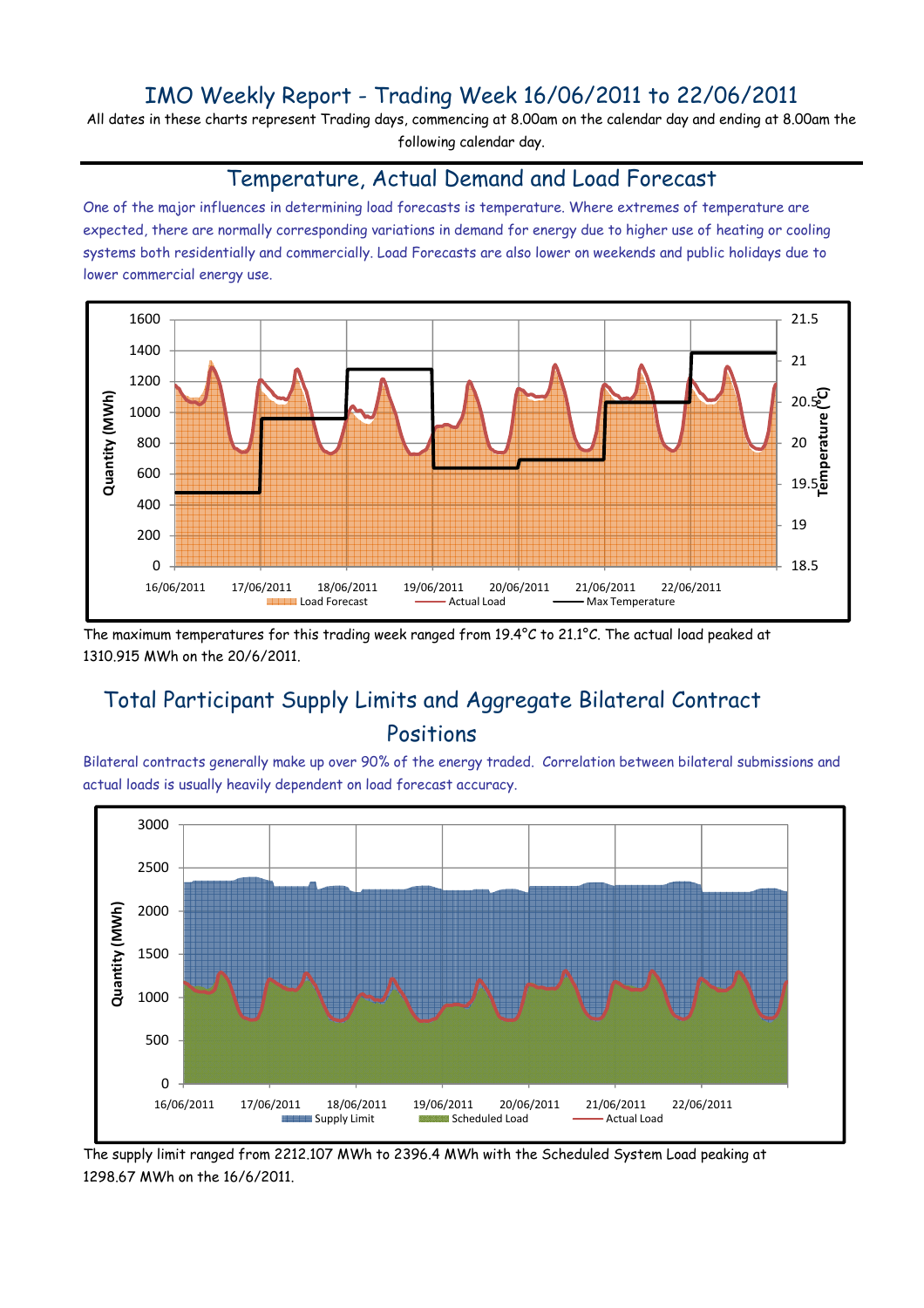### Net Balancing Market Trades

Bilateral contracts and STEM trading are generally based on the forecast energy requirements of Participants. When the forecast requirements are higher or lower than the actual requirements for a day, this Market energy must be bought and sold in the balancing mechanism. This graph shows the estimated net balancing trades.



The majority of the balancing activity this week occurred within Balancing Supply. The maximum balancing demand for the week reached 118.066 MWh on the 18/6/2011. The maximum balancing supply for the week reached -97.235 MWh on the 16/6/2011.

## Total Traded Energy

This chart represents a comparison between the total net energy that is traded in Bilateral Contracts, the STEM and the balancing mechanism. Balancing Supply represents cases in which the total contract position is greater than the demand and customers must supply energy back to balancing. Balancing Demand represents cases in which the total contract position is less than the demand and customers must purchase energy from balancing.



Total balancing supply equalled -6092.18 MWh whereas total balancing demand equalled 2943.04 MWh. The Total STEM Traded quantity was 12470.084 MWh, with the STEM Clearing Quantity ranging between 4.568 MWh and 128.62 MWh.